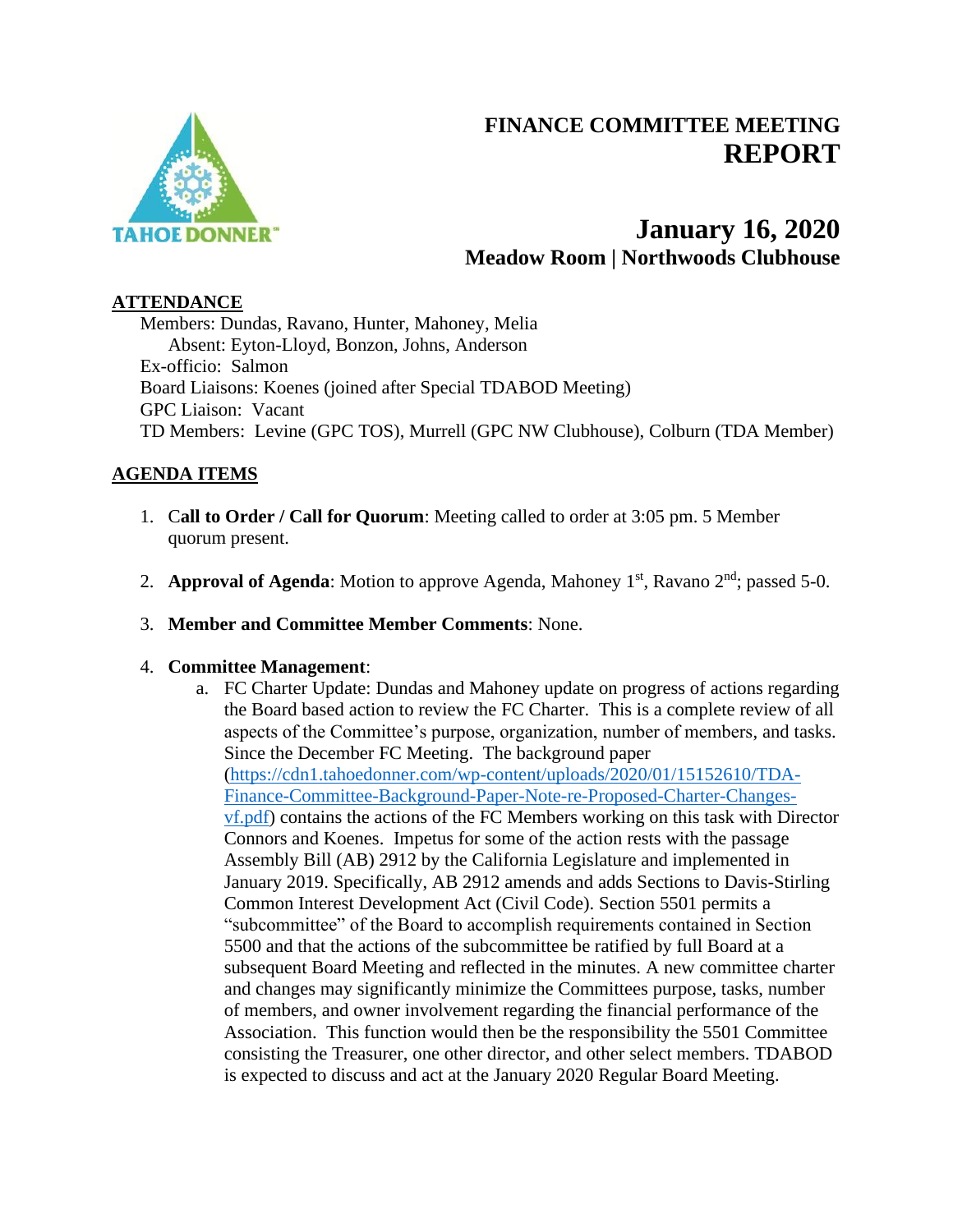- b. 5501 Committee Volunteers. Committee needs FC Members to attend in the coming months. This requires the participation of all Committee Members. Thanks to those who have stepped up and we request that all Members become more active. Some have participated sparingly or not at all. If you can attend either March or April Meeting please let Chair know. Otherwise upcoming 5501 Committee Meetings and FC volunteer attendees are:
	- i. January 28, 2020: Dundas/Mahoney
	- ii. February 25, 2020: Hunter/Ravano
	- iii. March 24, 2020: Dundas/ **NEED AN VOLUNTEER, How about two?**
	- iv. April 28, 2020: Hunter/Mahoney **How about two new volunteers here?**

## 5. **Old Business**:

- a. Follow-up Questions on Breakout of General Department Revenue and Expenses: DFA (10 min) [https://cdn1.tahoedonner.com/wp](https://cdn1.tahoedonner.com/wp-content/uploads/2019/12/12081634/General005-Overview-for-FC-20191212r.pdf)[content/uploads/2019/12/12081634/General005-Overview-for-FC-20191212r.pdf](https://cdn1.tahoedonner.com/wp-content/uploads/2019/12/12081634/General005-Overview-for-FC-20191212r.pdf)
- b. Follow-up Questions on Summer Activities Financial Review: DFA (10 min) [https://cdn1.tahoedonner.com/wp-content/uploads/2019/12/11175818/Summer-](https://cdn1.tahoedonner.com/wp-content/uploads/2019/12/11175818/Summer-Financial-Report-to-FC-20191212.pdf)[Financial-Report-to-FC-20191212.pdf](https://cdn1.tahoedonner.com/wp-content/uploads/2019/12/11175818/Summer-Financial-Report-to-FC-20191212.pdf)
- c. Update on Investment Policy Review: Mahoney (5 min) [https://cdn1.tahoedonner.com/wp-content/uploads/2019/12/12145257/TDA-Info-](https://cdn1.tahoedonner.com/wp-content/uploads/2019/12/12145257/TDA-Info-Paper-on-Update-to-Investment-Policy-v4.pdf)Paper-on-Update-to-Investment-Policy-v<sub>4</sub>.pdf

## 6. **Recurring Business**:

- a. 5501 Subcommittee Report, December 23, 2019: Salmon provided briefing on actions of the last 5501 Committee Meeting. Dundas and Mahoney attended on behalf of the FC.
	- i. Copy at: [https://cdn1.tahoedonner.com/wp](https://cdn1.tahoedonner.com/wp-content/uploads/2020/01/15191113/5501-Committee-Report-20191223-draft.pdf)[content/uploads/2020/01/15191113/5501-Committee-Report-20191223](https://cdn1.tahoedonner.com/wp-content/uploads/2020/01/15191113/5501-Committee-Report-20191223-draft.pdf) [draft.pdf.](https://cdn1.tahoedonner.com/wp-content/uploads/2020/01/15191113/5501-Committee-Report-20191223-draft.pdf) NOTE: This is the report for December 23, but say November 2019.

#### 7. **New Business**:

- a. Review Actual to Budget Monthly and Yearly Financial Performance: DFA (15min)
	- i.
- b. Update on Building Replacement Fund: Efforts on this task are taking 2<sup>nd</sup> seat the enormous amount the energy taking to update the FC Charter. This task is to determine how best to fund a building replacement reserve for project such as the ongoing replacement of the downhill ski lodge due to all sorts of obsolescence.

## 8. **Next FC Meeting: February 13, 2020, 3:00 – 5:00 pm, Mezzanine Room, Northwoods Clubhouse**